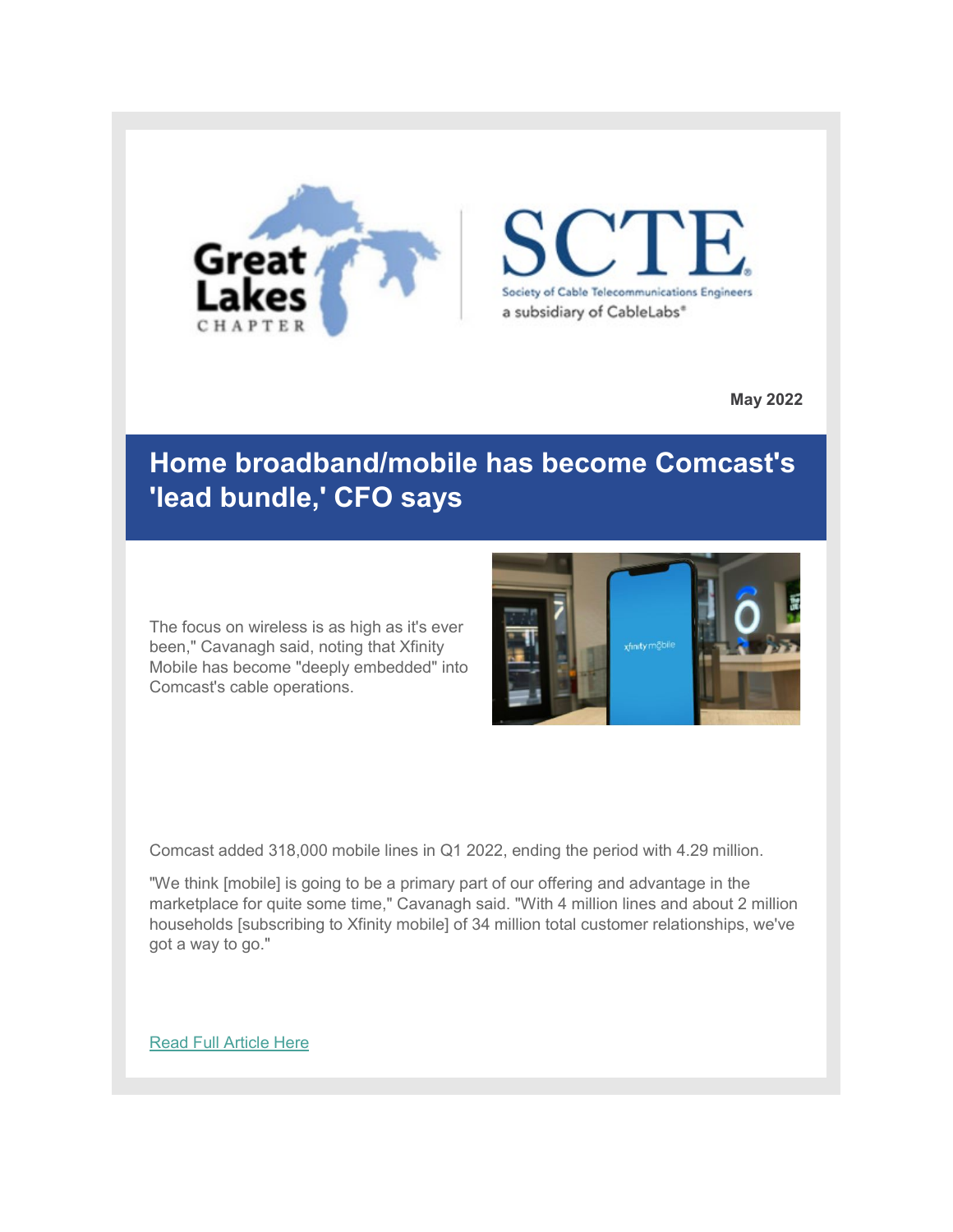#### **Altice USA won't ditch HFC just yet**

Despite its accelerated drive to build fiber lines throughout its regions, Altice USA has no plans to junk its legacy hybrid fiber-coax (HFC) network any time soon.

Altice USA CFO Michael Grau made that point clear last week. Speaking at the JP Morgan Global Technology, Media and Communications Conference in New York,



Grau said the nation's third-largest MSO intends to keep its cable plant intact even as it continues to expand fiber-to-the-home (FTTH) aggressively throughout its territories over the next few years.

Grau explained that Altice USA is in no hurry to ditch its legacy HFC plant because it "would take some time" to migrate all its current HFC subscribers over to the new fiber networks. So far, the operator has focused on recruiting new subscribers for its FTTH networks, not switching current subscribers.

[Read Full Article Here](https://urldefense.com/v3/__https:/r20.rs6.net/tn.jsp?f=001rzS-_ILkLit759VsCBZnFi_aREsmczuhHzA-5WBwzqNAgtfke6iaUmyuWlo6dYTDUegG93qdCuS8gmpdtHVBRw7QI8LqKk2v9SpIR5fLcrbcGpZP3O8kxamZZnj8TsmlJ0-pofdr1j5CnksJsAmK7Rf-zyrB2vybxdR8yAsZwzkmnU7gmBtvCZ6zn4_tQaWrgXOyhVwtTuBVxbtJZ0fDASDBkR6wuN7_b5W5kgmSZxjEH35MQ7dLgiYw6a3IVJnh&c=5Sw2HzUZzA0mzkqSaMX9lncV5EgvZ9cqypvYfugDEU16z7xAyfqzXg==&ch=FlfmP40nyjuVJVQ8YyHYP0Of5YAvOqVGQiwbbm8mPKafIh4RxbKhhA==__;!!CQl3mcHX2A!D_IkYd0q3SpQ5RA1ZrTwU-Ime-0Ou38TpD71qST-k4ivAf8Fao7FooYdzxx_RKKvra8Hp-s1Nh375ytYyEI8jqo$)

#### GREAT LAKES CHAPTER WEBINAR

## **SCTE**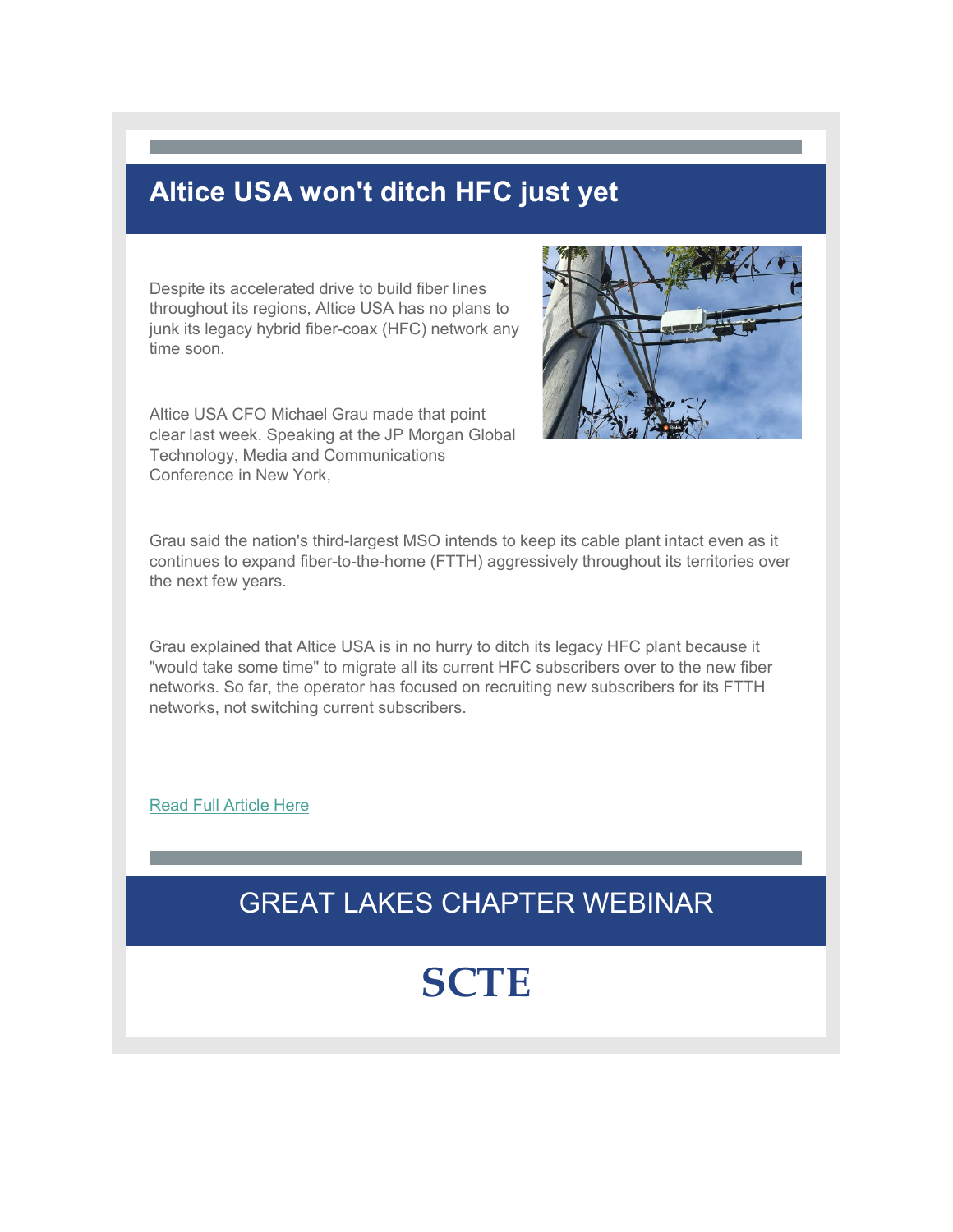# **GREAT LAKES CHAPTER** PRESENTS:

## **Critical Infrastructure: Building Design Fundamentals**

### Wed, Jun 22, 2022 1:00 PM - 2:00 PM EDT

#### **[Register Now!](https://urldefense.com/v3/__https:/r20.rs6.net/tn.jsp?f=001rzS-_ILkLit759VsCBZnFi_aREsmczuhHzA-5WBwzqNAgtfke6iaUmyuWlo6dYTDWhfhOo6N3tvvaGHmyUeu6OL7g5IVawjAX-Y5PTHuo2FqTNBjge35I0QdqIeuIj9PAhI-Wv6Eh6MqGVuVg_RA1Q-v0e1VlSoWMjEri1HulgtPmGN049pEzvYcWkVs-cLvxzqx0xjGBXFA3PZMWkLE4njrrAKj8MD_m3xsFeS9tXTqlNePcBzoahz44QaElfzd4DLi56y8rCM8D7c180XQza4aehzsKWmlyCfZMLgcESm1gTdEGasbR0prMbv2yDCeE2zBYWMTpEWs7Ixsx8rfYGDgWTecpHBVSFI1Fod4AibKxggNvD3CKru8o01oB0_Y8x_ZRF-na7VHSUy5C2HuBxrVL9MqwPMl69gb2oUeYUG7_sSSdCzix6NyDdqDF80rWvN02YFpbbje1xhO-6bQl82RqkuU0I4fhUOB9qKbAccagYBtQE7bMLBvaI8LqGKnLIf4h1If9QSm98b9G4TdRH5PdRZ0q3PVR1PiKufnMK7DRt_UexKglTcN2kEpj9-KITZ0w4kvEThluW3pt54bE9RfeEGT5DNpocAH2efdrkoPEZFbu9CZCcTGtY9xB6d2aMCXDdn3-WrLoNHTZexNeGLlry9SJCB-TB2o85sLpw1Kg5_qjF2J8Z_kTCAjlVJcy_xrjRMKH1UtODMkTbWM5Q3lPA536689XjEwC7Qecsg4NXt-LCzVX3HellGhadH8yo3czokAgefv1wmwaiGZJ6877jQPCFM-GNXgQ822ZTNQtcfCmrGvlyfnJXqMSAhpVJkvopuf9zmcgXMe3d7909rZ7vmyqIeP0HKPGHX6f2PoraYdB0jYKrj1deok6Y5bYJWrveaz0M5PF0JVSo_8Ftor_HY0ixjOP5BTEJom1_G16H_GvY3dgQ==&c=5Sw2HzUZzA0mzkqSaMX9lncV5EgvZ9cqypvYfugDEU16z7xAyfqzXg==&ch=FlfmP40nyjuVJVQ8YyHYP0Of5YAvOqVGQiwbbm8mPKafIh4RxbKhhA==__;!!CQl3mcHX2A!D_IkYd0q3SpQ5RA1ZrTwU-Ime-0Ou38TpD71qST-k4ivAf8Fao7FooYdzxx_RKKvra8Hp-s1Nh375ytYfcI7pqk$)**

#### **Eddy Rodriguez**

First generation Hispanic born and raised in Saginaw, Michigan married with four children.

Education: BSCE Lawrence Institute of Technology

**Work Experience:** 

- Structural Engineer: Albert Kahn Associates
- Garrison Company: Project Manager/Estimator
- Pumford Construction: Principal & **Customer Relations**
- Maicom LLC: Design Engineer/Project Manager
- Comcast: Manager Critical Infrastructure

### SCTE CHAPTER WEBINARS

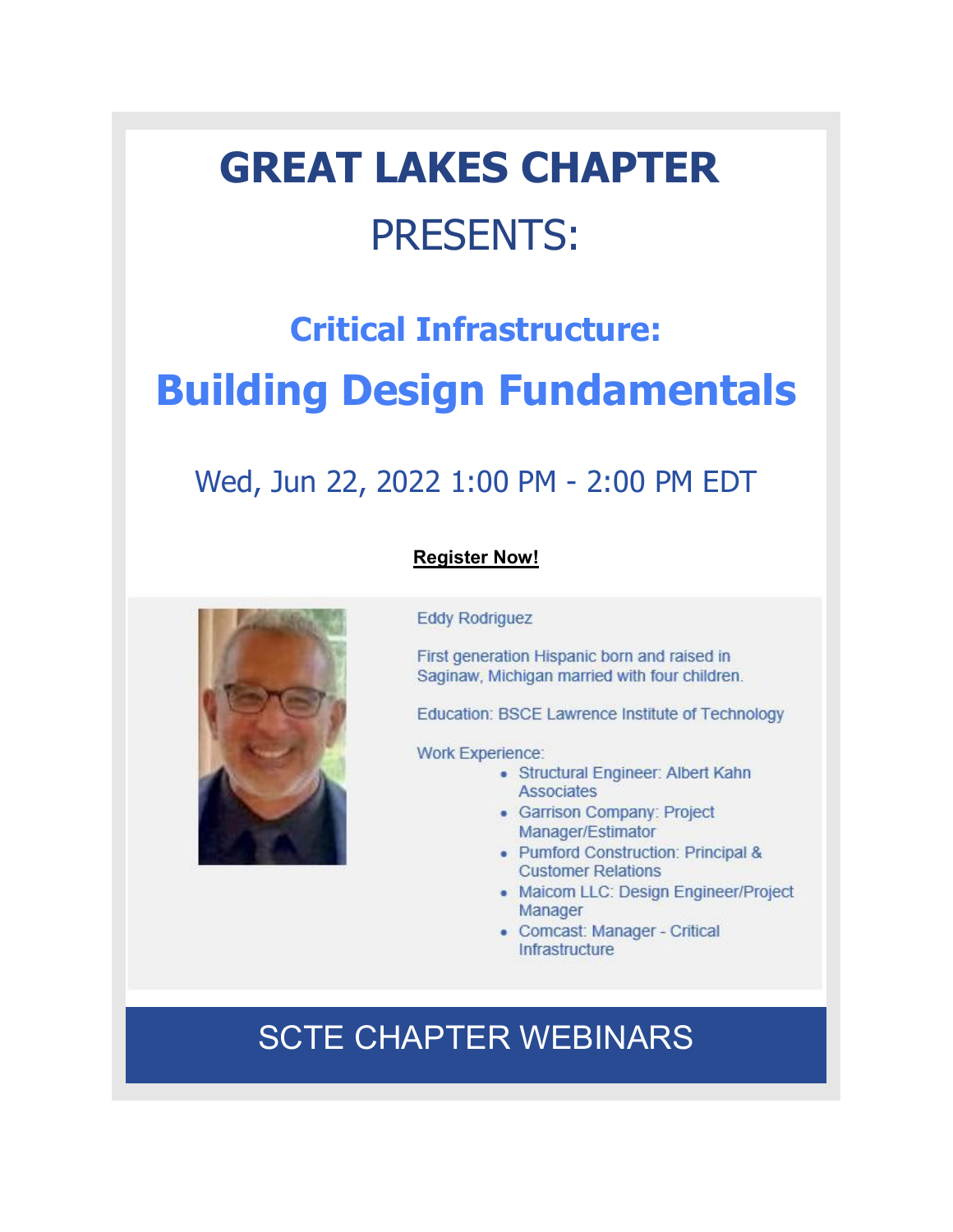Share training opportunities with your chapter members by sending a meeting notice at least 3 weeks in advance. Hosting chapters will earn credit for the chapter's attendees, plus credit for hosting a webinar and teamwork points if other chapters participate. Participating chapters will earn technical training hours for their members if at least five chapter members participate. Note: if the training isn't hosted through the SCTE Chapters webinar account, you will need to work with the hosting organization to obtain a list of attendees from your chapter. We are unable to provide attendee info for events not hosted through the Chapters department. See the full chapter training schedule at [scte.org.](https://urldefense.com/v3/__https:/r20.rs6.net/tn.jsp?f=001rzS-_ILkLit759VsCBZnFi_aREsmczuhHzA-5WBwzqNAgtfke6iaUqapc0ekBQ0YKhyiiF8sLSpswnVIr4e_lAtb5FC_VFfrzfqF0KzcVhHAonlwM8PzKSn7QB2nFwCJ-RWjkUToTKY1VBcfX811vOmmsKrcIBrYP-9S3qgIdyDUN_xAE80Xn0cBH9XbdNPAeAoSCYFAkpg4ji_BkEWVq5FCPTWY_E3sBvDwykxX2wTXr6mMUWGLPhCXHSz5CQlqbWj9Vm3Kteei9Z2kUueaskJwOJg2-pJwys-QpwClbqTeOvFfZ96nbvRJMEtFA4rigJfGWjIY2Q7ZwqUnL6vwVHRetpPU00psuDBCBLafUjoVVy0Bakw6jVZzLnnCVFTcOucB5vOU-2bxbMZMNIFjckLiHXaIbxzcrq082bPf4BU=&c=5Sw2HzUZzA0mzkqSaMX9lncV5EgvZ9cqypvYfugDEU16z7xAyfqzXg==&ch=FlfmP40nyjuVJVQ8YyHYP0Of5YAvOqVGQiwbbm8mPKafIh4RxbKhhA==__;!!CQl3mcHX2A!D_IkYd0q3SpQ5RA1ZrTwU-Ime-0Ou38TpD71qST-k4ivAf8Fao7FooYdzxx_RKKvra8Hp-s1Nh375ytYs4FzFKg$)

- [Gateway Chapter OFDM Deep Dive](https://urldefense.com/v3/__https:/r20.rs6.net/tn.jsp?f=001rzS-_ILkLit759VsCBZnFi_aREsmczuhHzA-5WBwzqNAgtfke6iaUmyuWlo6dYTDQDOestuikRL85D8_yeKBVANK3H2YSLmYEeRq9nBfsZit2klMgI5Whb0y4kUc__d00iIJYTDkYltltvTou2N5cSPwqQwnw1Ur6DivezLPvpQjn8muoN9L_a25OudIVMOj5fnmQwDQxKmGPYtg8QKrIGRUuCMQtEQihv--Lzklsl2UWsTPSsxO0l5op407BS-5ZGKgbkJBzg9VOJ5xnNh2AKbzTX1LujzbG-mr_7urueetc2NMeU1ldrjfBM56EnavAeKEXktRXcuGay5vCZKqJ4QnVoCqGT3o13HuxlhZO0AQnw0OX25eh1Qhlco5inSccDfNRMlZOvhNvbJD9TkleFVO8-8u1FSrG0wZOgwV4MocWI7eZH2RFF6fhJ4C2-eb&c=5Sw2HzUZzA0mzkqSaMX9lncV5EgvZ9cqypvYfugDEU16z7xAyfqzXg==&ch=FlfmP40nyjuVJVQ8YyHYP0Of5YAvOqVGQiwbbm8mPKafIh4RxbKhhA==__;!!CQl3mcHX2A!D_IkYd0q3SpQ5RA1ZrTwU-Ime-0Ou38TpD71qST-k4ivAf8Fao7FooYdzxx_RKKvra8Hp-s1Nh375ytYTUCgg0E$) on June 21
- [Great Lakes Chapter Critical Infrastructure](https://urldefense.com/v3/__https:/r20.rs6.net/tn.jsp?f=001rzS-_ILkLit759VsCBZnFi_aREsmczuhHzA-5WBwzqNAgtfke6iaUmyuWlo6dYTDgr6ne4Ags5FNFlGDDsd0grLYJ8gFUmXPL540NWGeWNgCgwUPh5dE7NHigYdzzhDpxlZuAeS-7jPD_Klldo9zP6fYjFD7r5MNYiZ7tt-NOalHogTpWeY0y6UWyKP4-AmrwTVl3TPJYXEhcuwTsKMGt_eAtlBI2JHxlD0RhQ93IbOqqrxeZCAMRSvz7v3eLU2YzBoCmoeqlDqVi-83MOec2WZL3DgRKmd8JWTMTXzkDTxa67GD6TdMlRiYSVI0l76R7m7anr6yo1uDTLecVeRumTRVFBgJD-JBJ_7OQRGQmVy3DKPSHEg9zJAdOXWp9YmBftIhIv64P8ZDXbD2UBdYkIbd0JEgodoo0v1GZ1SffrDPXXKl6kpLRzxVN1CXNgI8&c=5Sw2HzUZzA0mzkqSaMX9lncV5EgvZ9cqypvYfugDEU16z7xAyfqzXg==&ch=FlfmP40nyjuVJVQ8YyHYP0Of5YAvOqVGQiwbbm8mPKafIh4RxbKhhA==__;!!CQl3mcHX2A!D_IkYd0q3SpQ5RA1ZrTwU-Ime-0Ou38TpD71qST-k4ivAf8Fao7FooYdzxx_RKKvra8Hp-s1Nh375ytYTgz2OgA$) on June 22
- [Five Rivers Chapter Basics of Broadband Outside Plant Powering](https://urldefense.com/v3/__https:/r20.rs6.net/tn.jsp?f=001rzS-_ILkLit759VsCBZnFi_aREsmczuhHzA-5WBwzqNAgtfke6iaUmyuWlo6dYTDR-hfNIs42jFnUjYyWZnElHbqArbhm3J7dRTePtHL_7VCYtQF8_VX1avpfxiKBCEYv88Nawr8IoG7XhavAba4a0NO9tzexvougDrV7nyebPv_or3xg2JgLQKsEW44PojnshxG5cZbbxIRm8tc2JKtKpTjAVWRTowG7yH_uk1lUwPC1_xnO_i7N5XM69Xfbf7rMfwpJpkrxV3bkvB0nlDcsPDqiLcCkqJ3QWCew8HPWuwCh5RyYiTkvRgOToJFYXAeA-ic0LmhlpJcKSLPT0gdZ0v4SnDXhR8U7JCIRerk9K1FrjH0nlAtkbUxnDvKZYOtlMcBc7w6bhER8kjFP6dcHX2d6qssDKNyPrOKkPfjG3lpe4-PRtJPlwmnO3eX0Hca&c=5Sw2HzUZzA0mzkqSaMX9lncV5EgvZ9cqypvYfugDEU16z7xAyfqzXg==&ch=FlfmP40nyjuVJVQ8YyHYP0Of5YAvOqVGQiwbbm8mPKafIh4RxbKhhA==__;!!CQl3mcHX2A!D_IkYd0q3SpQ5RA1ZrTwU-Ime-0Ou38TpD71qST-k4ivAf8Fao7FooYdzxx_RKKvra8Hp-s1Nh375ytYH3-2kho$) on June 23
- [Central Indiana Chapter EPON Network Distribution](https://urldefense.com/v3/__https:/r20.rs6.net/tn.jsp?f=001rzS-_ILkLit759VsCBZnFi_aREsmczuhHzA-5WBwzqNAgtfke6iaUmyuWlo6dYTDAAtCNg9kywOGIp98FCOCyIhTfKYwdvA05TYyqwSGzH2leNHP1UveRBQl_QnkWy27unLV0HB7AQKmKj3GBFogcYAFxFnDY0ehGwqzZpXOMpRjLy4Df0kwG1hAGI_uXR68576Ieh9RriF-00QY2p_u1DBtrzAcSmH3EmhPPOlqr1r7dkFQOoYGPsU7ljnQU54zI_t-osgQv9UdwjMwCANLMAyUUK7ei3wwu2gVQ4TBmuutgwlkkFhFI1ww04yElvzh7Sf7rpsk7gNL_IdnQ_GSgco99NJiPUmK6U9GWdTsSzlml804G6DVJnCXs5jMyRQ1iwVojN0Lx6k9LZxp5dkE_sjPGDO1xMXPR06usdQG_YyIwr2CwBC8ITMPERnqkJOT&c=5Sw2HzUZzA0mzkqSaMX9lncV5EgvZ9cqypvYfugDEU16z7xAyfqzXg==&ch=FlfmP40nyjuVJVQ8YyHYP0Of5YAvOqVGQiwbbm8mPKafIh4RxbKhhA==__;!!CQl3mcHX2A!D_IkYd0q3SpQ5RA1ZrTwU-Ime-0Ou38TpD71qST-k4ivAf8Fao7FooYdzxx_RKKvra8Hp-s1Nh375ytYQAPo-tI$) on June 29
- [Great Lakes Chapter Plant Design Software Overview](https://urldefense.com/v3/__https:/r20.rs6.net/tn.jsp?f=001rzS-_ILkLit759VsCBZnFi_aREsmczuhHzA-5WBwzqNAgtfke6iaUmyuWlo6dYTDPbAjVYsQvx6yVrx-5RGYqmAwp1Ew8rbe5E3iTNp9VrjmpY0PZOEmGOtjjkw0qjIOsEnrGqqogcCcC6wYmmBaknc8Dc30PZBO6n5Jw5Dw-EkwUTP_BLiM15H_OQNPM6KfqrxtFkkptUr5h8_ozQju0zmV9ARqptfj1u-bqF_6VWblyqyDYuB9GKjcK8fwcVag9ayI_N-A5LS4-ZHezCZmNlR8pm8QsbMV6BVa2xxRZEtoyCC6nGCnu1DRrWqJJZZHkX4HTq9PA2TJwbuU6ECbc4XHVpuImJzRR3K8iEausI4VeYWZuVMXXmImysOscxWAe3Cn3xsfuKBdxNVkLApSAqLDeqygok-Nuhpyhq9lpRylHJXZ-WJZUn3SPaaakKdp&c=5Sw2HzUZzA0mzkqSaMX9lncV5EgvZ9cqypvYfugDEU16z7xAyfqzXg==&ch=FlfmP40nyjuVJVQ8YyHYP0Of5YAvOqVGQiwbbm8mPKafIh4RxbKhhA==__;!!CQl3mcHX2A!D_IkYd0q3SpQ5RA1ZrTwU-Ime-0Ou38TpD71qST-k4ivAf8Fao7FooYdzxx_RKKvra8Hp-s1Nh375ytYfHx4nTU$) on July 14

Chapters can organize a training utilizing recordings of webinars presented by other chapters. The [full archive](https://urldefense.com/v3/__https:/r20.rs6.net/tn.jsp?f=001rzS-_ILkLit759VsCBZnFi_aREsmczuhHzA-5WBwzqNAgtfke6iaUqapc0ekBQ0YP-g8ClEKyTsVj_BCVDNqweMopqbTpMvf8ZZNi5XCF2GAisdjoQqNvt6GtjBoCL6_vxgTmdxU4P62QvUiQkr5e9wgQ5sQcnGi8-ffugywcJoeS6rc7JEfuslgpOj-DFL_ql0XxNRDtf6oVPOZ3JySs8jPJ6S9G2Ek5U4DSoiaLwhPk79xyE4CDIYHCoY0fX8mUw9IlGhvEEuTEgY-gpBw3HvD9-T4rnzzzm4LpidxG6n9uqO0OeEeknfDaz0tQohZlFobkJ-Ns1WroXra6laPIZupbOSBSB727CIClT154KsK0ifD86R3Hs3S39mpTj067PvNpqfMejI-brp-TKK4Pg4DuXUwZyxiqGVBxz56no0=&c=5Sw2HzUZzA0mzkqSaMX9lncV5EgvZ9cqypvYfugDEU16z7xAyfqzXg==&ch=FlfmP40nyjuVJVQ8YyHYP0Of5YAvOqVGQiwbbm8mPKafIh4RxbKhhA==__;!!CQl3mcHX2A!D_IkYd0q3SpQ5RA1ZrTwU-Ime-0Ou38TpD71qST-k4ivAf8Fao7FooYdzxx_RKKvra8Hp-s1Nh375ytYkOqAzc8$) is available to members as a benefit of membership

## **SCTE Certifications**

#### **SCTE·ISBE CERTIFICATIONS**

www.scte.org/certification



**SCTE-ISBE Great Lakes Chapter Certification**